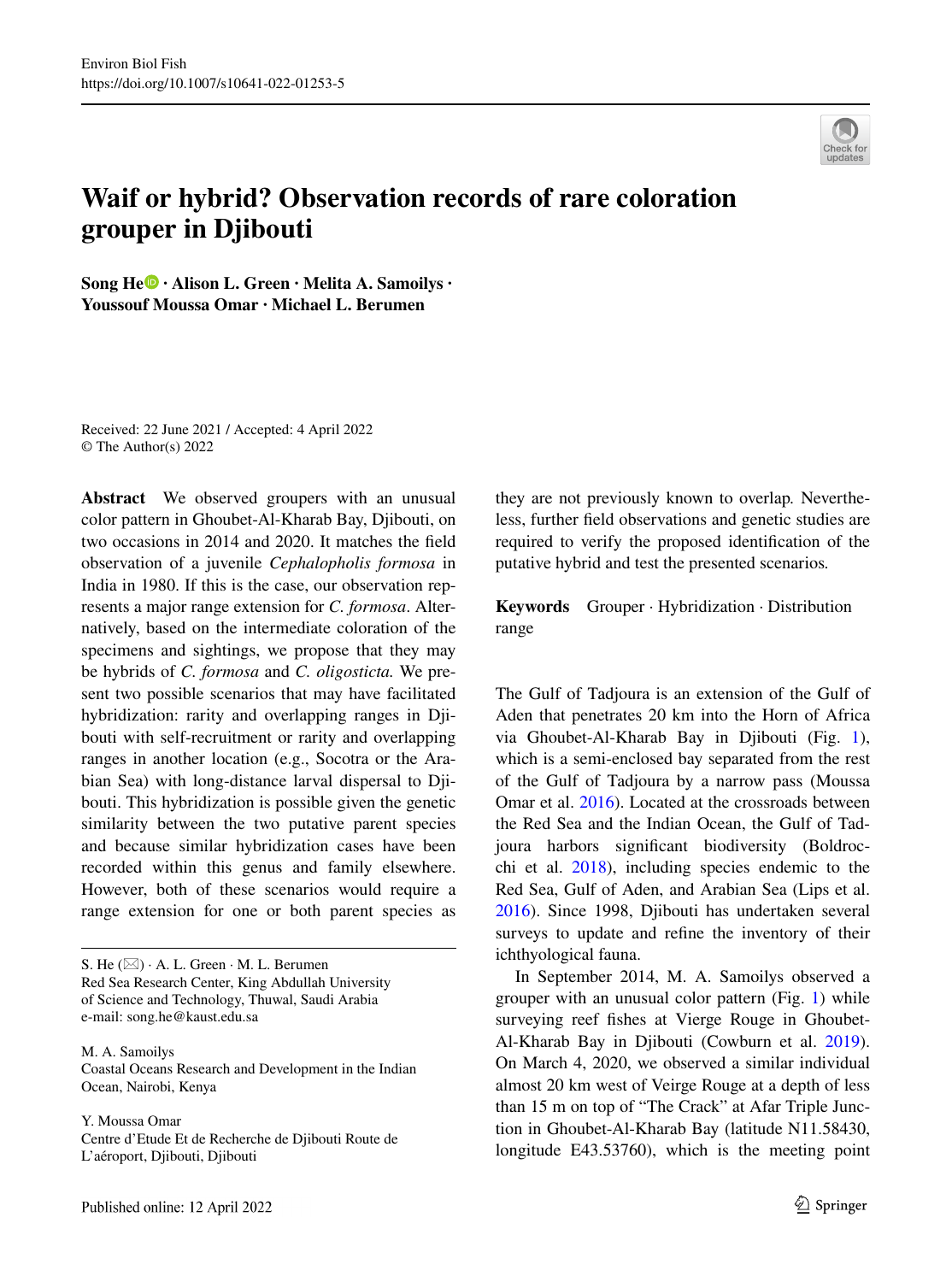

<span id="page-1-0"></span>**Fig. 1** We observed groupers with an unusual color pattern in Ghoubet-Al-Kharab Bay in Djibouti during underwater surveys conducted at Vierge Rouge in September 2014 and at "The Crack" in March 2020, which may be hybrids of *Cephalopholis formosa* and *C. oligosticta*. The putative hybrid images

have color balanced due to the poor quality of the original photos, taken using underwater cameras without independent light sources. Fish photo credits to M. A. Samoilys (2014 sighting) and A. L. Green (2020 sighting)

of the Arabian, Somali, and Nubian tectonic plates. Given slight differences in the color patterns (Figs. [1](#page-1-0)) and [2\)](#page-1-1), these appear to be two diferent individuals, both of which appeared to be adults or large subadults (approximately 30 cm in length).

The coloration of the observed fsh in the current study matches a sample archived in the Bishop Museum (sample ID BPBM  $27,656 - 5$ ) (Fig. [2](#page-1-1)). This 45-mm-long (standard length) museum specimen is labeled as a juvenile *Cephalopholis formosa*. It was



<span id="page-1-1"></span>**Fig. 2** Color pattern comparisons among the putative hybrid grouper *Cephalopholis oligosticta* X *C. formosa* observed in Djibouti (credits to M. A. Samoilys, 2014 sighting and A. L. Green, 2020 sighting) and potential purebred parent species (*C. formosa*, *C. oligosticta*, *C. miniata*, *C. sonnerati*, and *C. argus*; photo credits to J. E. Randall and R. F. Myers). A juvenile *C. formosa* held in the Bishop Museum (Hawaii, USA, specimen ID BPBM 27,656–5) exhibited similar coloration patterns as the putative hybrids. The observation dates are labeled next to each putative hybrid photo (note that photos from March 2020 are of the same individual), and the whitedashed circles indicate the color patterns that are similar among the putative hybrids and parent species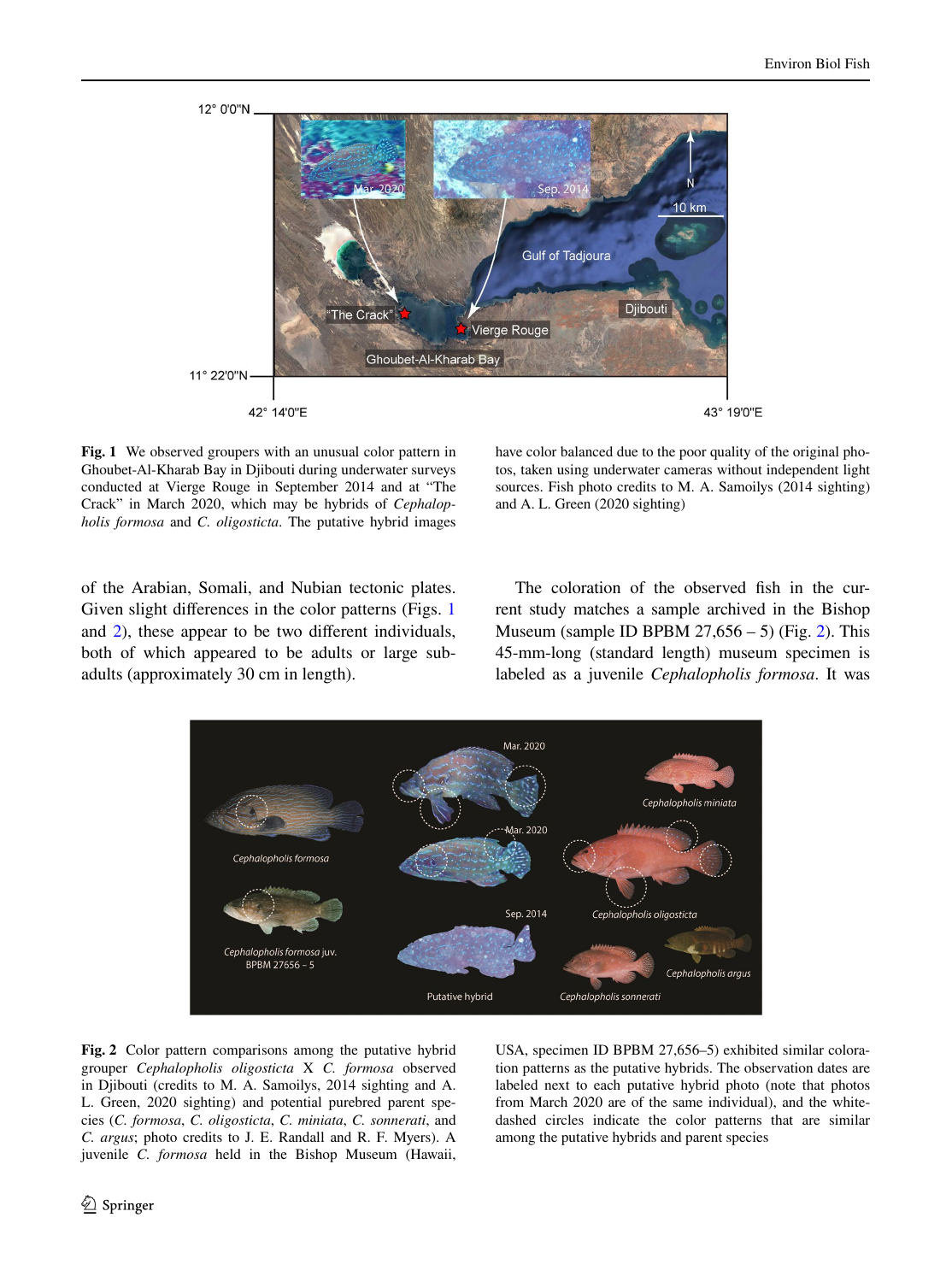collected in India, Kerala State, Kovalam, rocky point off Raja Hotel (about 300 m north of lighthouse), around 7 m depth with rotenone by J. E. Randall and W. F. Smith-Vaniz on February 11, 1980. Our sightings in Djibouti could represent a range extension of *Cephalopholis formosa* from the Arabian Gulf to the west side of the Gulf of Aden. The limited records of such an unusual color pattern in Djibouti indicate that such individuals may be waifs, a biogeographic term used to describe the occasional individual occurring outside of their species distribution (Backus 1986). Unfortunately, we cannot extract DNA to confrm the identifcation using genetic methods due to the formalin fxation performed on the Bishop Museum sample.

Individuals with intermediate color patterns can be hybrids (DiBattista et al. [2015;](#page-4-3) He et al. [2017;](#page-4-4) He et al. [2020](#page-4-5); He et al. [2019](#page-4-6); Hobbs and Allen [2014](#page-4-7); Tea et al. [2020\)](#page-5-1). Based on the intermediate color patterns of the individuals we observed in Djibouti, they may be hybrids of *Cephalopholis formosa* and *C. oligosticta* (Fig. [2\)](#page-1-1). Key features that these individuals share with the putative parent species include a large black spot on the rear of the operculum, blue longitudinal lines and spots on a brown body, blue dots and bars on the snout in front of the eyes, a blue dotted pattern on the rear of the second dorsal fin, and blue stripes on the pelvic fn rays (Fig. [2\)](#page-1-1). Other alternative candidates for putative parents (e.g., *C. argus*, *C. miniata*, and *C. sonnerati*) seem less likely because they do not share this combination of unique traits with the putative hybrid (Fig. [2\)](#page-1-1).

Both putative parent species are rare or not previously recorded in Djibouti, although they are known to occur elsewhere in the West Indo-Pacifc (Fig. [3\)](#page-2-0). *Cephalopholis oligosticta* is an endemic species of the Red Sea and Gulf of Aden (Bogorodsky and Randall [2019;](#page-4-8) Golani and Fricke [2018\)](#page-4-9). Lips et al. [\(2016](#page-4-1)) noted that this species is rare in Djibouti, having seen it twice while diving in Ghoubet-Al-Kharab Bay and for sale in the fshing port. We observed one or two *C. oligosticta* while surveying reef fishes in Ghoubet-Al-Kharab Bay in September 2014 and March 2020. *Cephalopholis formosa* has a recorded distribution ranging from Arabian Gulf, India, and Sri Lanka to Western Australia (Allen et al. [2012](#page-4-10); Barik et al. [2018;](#page-4-11) Humann et al. [2015](#page-4-12); Taquet and Diringer [2012;](#page-5-2) Tavakoli-Kolour et al. [2015](#page-5-3)). *Cephalopholis formosa* has not been recorded in the Gulf of Aden (Lips et al.



<span id="page-2-0"></span>

(see blue-dashed line arrow). The dashed black circle indicates self-recruitment after hybridization in Djibouti. **b** Hybridization may have occurred in another location (e.g., Socotra) followed by long-distance larval dispersal to Djibouti. The dashed red/blue lines indicate the range extensions that would be required for both putative parent species and the dashed black circle indicates the possible hybridization zone. The blackdashed line with an arrow indicates the possible long-distance larval dispersal of the hybrid to Djibouti after hybridization via seasonal sea surface currents in the Gulf of Aden (described in Vitale et al. [\(2017](#page-5-4))

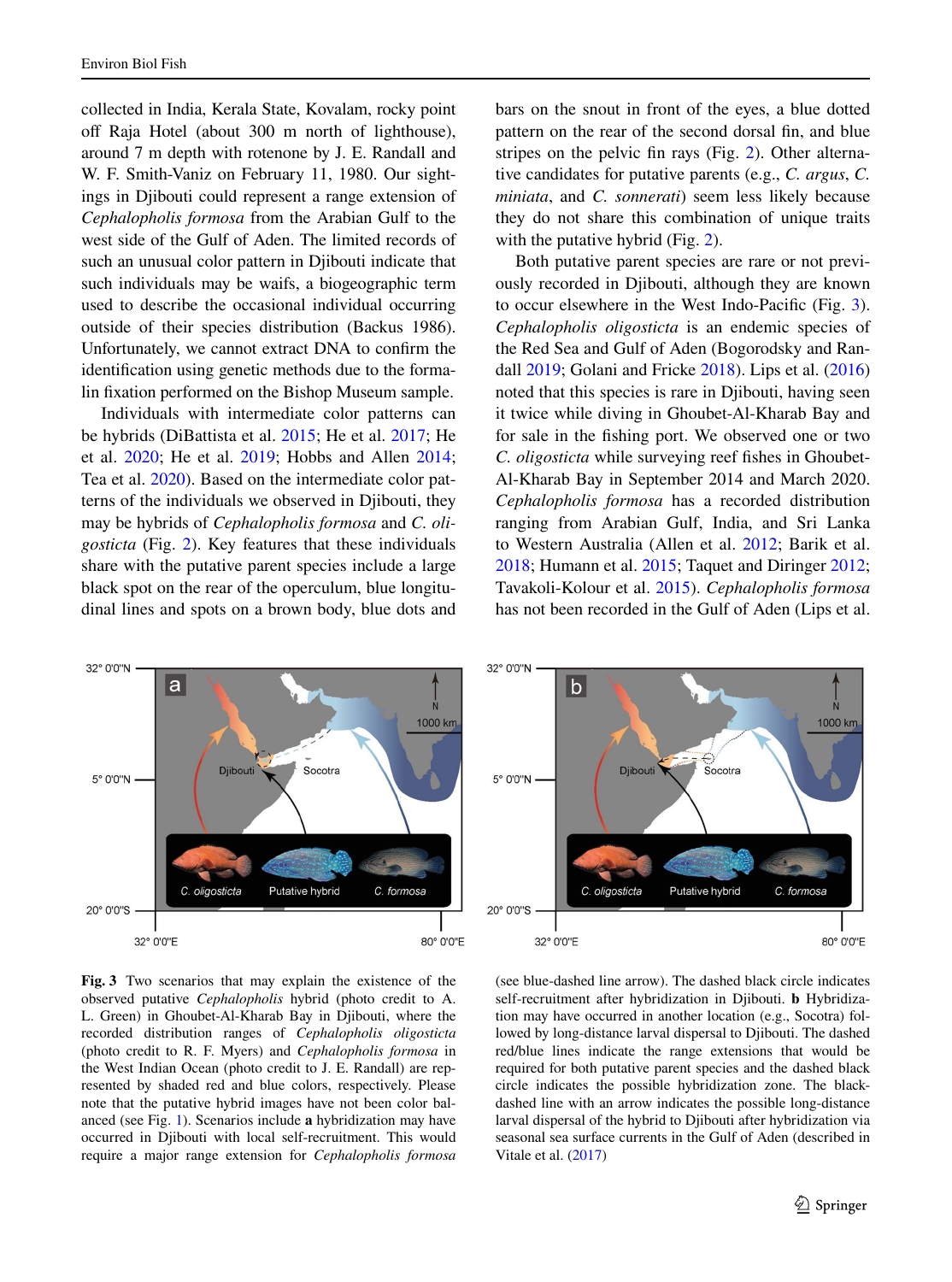[2016](#page-4-1) present fve species of *Cephalopholis*, but not *C. formosa*). The most recent published version of a database of the region's reef fsh distributions, maintained by R. F. Myers, does not report the presence of *C. formosa* in Djibouti (see Table S2 in DiBattista et al. [2016](#page-4-13)). Both *C. formosa* and *C. oligosticta* are known to occur in barren, shallow  $(< 15$  m), silty, and sheltered reefs, which are conditions typical of Ghoubet-Al-Kharab Bay. Here we propose two potential scenarios to explain the existence of the observed putative *Cephalopholis* hybrid:

Scenario 1: Purebred *C. formosa* and *C. oligosticta* hybridized at Ghoubet-Al-Kharab Bay and the hybrid ofspring were the result of local selfrecruitment (Fig. [3a\)](#page-2-0).

This scenario would require both parent species occurring in Ghoubet-Al-Kharab Bay, which includes suitable habitats for these species. *Cephalopholis oligosticta* are rare but known to occur in Ghoubet-Al-Kharab Bay. However, the presence of *C. formosa* in Ghoubet-Al-Kharab Bay may require a major extension to its known distribution since the closest published occurrence records of this species is in the Arabian Gulf. Therefore, this scenario would require one or a few *C. formosa* waifs, traveling via ocean currents (Franklin et al. 2019) as pelagic larvae, westwards across the Arabian Sea and settling in Ghoubet-Al-Kharab Bay.

Scenario 2: Purebred *C. formosa* and *C. oligosticta* hybridized at another location (e.g., Socotra) and the hybrid ofspring in Ghoubet-Al-Kharab Bay result from long-distance larval dispersal (Fig. [3b](#page-2-0)).

Ghoubet-Al-Kharab Bay is approximately 1000 km west of the well-known hybridization hotspot at Socotra, which is considered a suture zone of multiple biogeographic providences (DiBattista et al. [2015\)](#page-4-3). However, despite extensive surveys, neither of these two species has been recorded in Socotra (Zajonz et al. [2019](#page-5-5)). The known distribution range of *C. oligosticta* in the Gulf of Aden is limited to Djibouti, while the closest published distribution record of *C. formosa* to Socotra is in the Arabian Gulf. However, it is possible that a few waifs of these two species may have scattered beyond the edge of their known distribution to Socotra by larval transport via seasonal sea surface currents in the adjacent area (Vitale et al. [2017\)](#page-5-4).

Given the extensive nature of surveys conducted in Socotra (Zajonz et al. [2019](#page-5-5)), if the putative parents are there, they must be very rare or in habitats not well surveyed to date (e.g., in deep water). Like other marine fsh hybridization cases in Socotra, the rarity of at least one of the putative parent species may promote the formation of interspecifc breeding pairs (Hobbs and Allen [2014](#page-4-7)), such as *C. oligosticta* and *C. formosa*, if they co-occur.

After parental spawning, the putative hybrid offspring could have traveled westwards via long-distance larval dispersal across deep water in the Gulf of Aden by the seasonal sea surface currents (Vitale et al. [2017\)](#page-5-4) and settled in suitable habitat in Ghoubet-Al-Kharab Bay. Similar long-distance larval dispersal has been inferred to have occurred in coastal areas of Oman (Simpson et al. [2014](#page-5-6)).

Another possibility is that one or more *C. oligosticta* waifs may occur in another location within *C. formosa*'s range (e.g., in the Arabian Sea), being transported there by long-distance larval dispersal from the Gulf of Aden. Once the parent species hybridized, the hybrid ofspring may have dispersed all the way back to Djibouti. However, this seems less likely given that this scenario would require rare long-distance dispersal of larvae in two directions, although it may be possible given variations in seasonal currents in the region (Vitale et al. [2017](#page-5-4)). Furthermore, if this were the case, hybrids would likely be more widespread than in a remote corner of Djibouti. This could even be a possible explanation for the aforementioned sample in the Bishop Museum; it may be an unidentifed hybrid individual.

Since we believe that we observed two individuals with similar color patterns in Djibouti, scenario 1 seems more likely than scenario 2 because scenario 1 would require only a single waif *C. formosa* to produce multiple hybrid ofspring that are retained within Djibouti, while scenario 2 would require multiple hybrid ofspring to be produced in another location and undergo long-distance dispersal all the way to the same far-fung corner of Djibouti.

The putative hybridization we observed between *C. formosa* and *C. oligosticta* is possible since similar natural hybridization cases have been observed within the genus *Cephalopholis* in the Christmas-Cocos Islands hybridization hotspot (Payet et al. [2016](#page-5-7)). Also, at the family level, both natural hybridization and artifcial hybridization attempts for aquaculture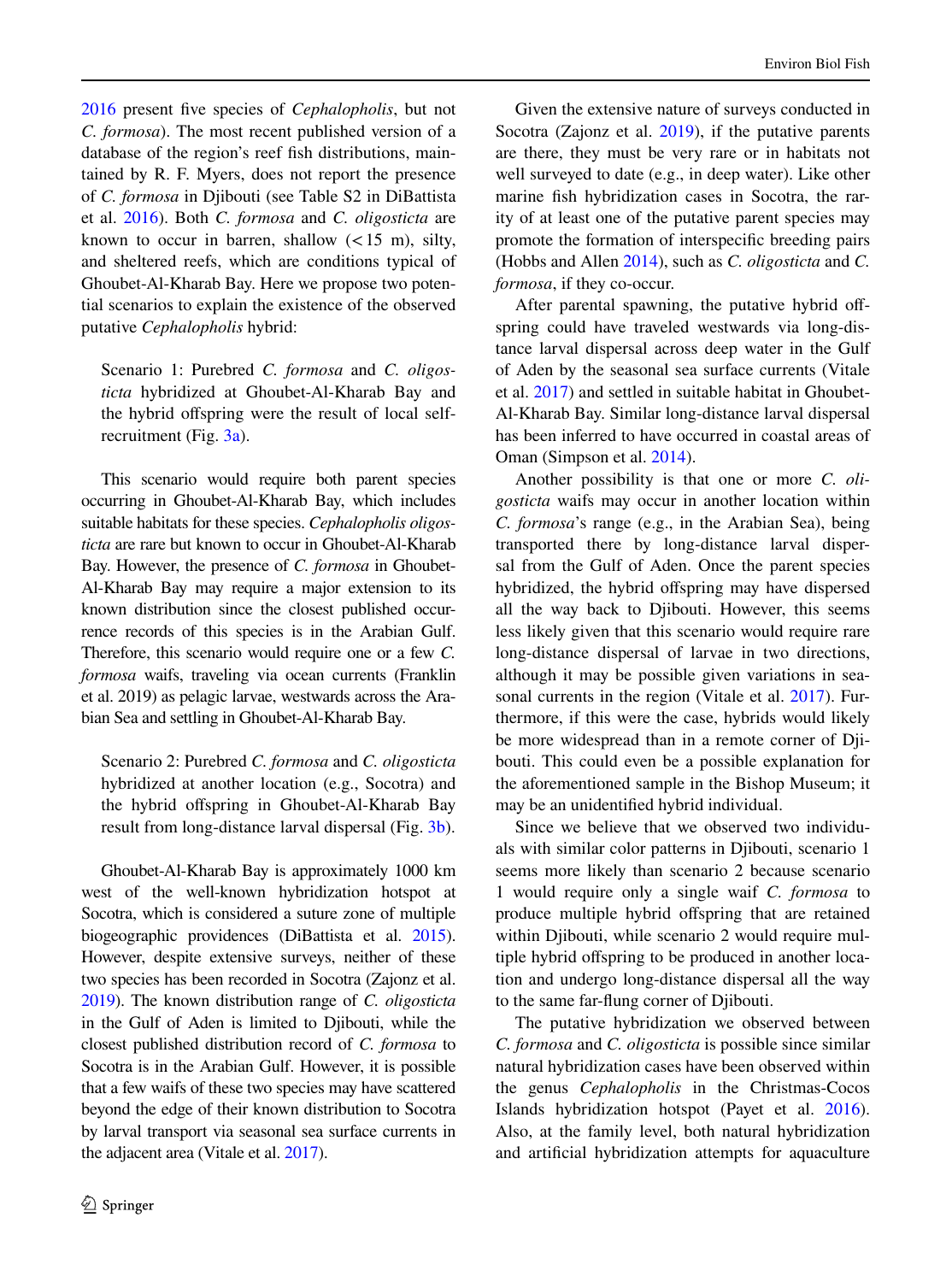have been recorded for other genera in the Serranidae (Ching et al. [2018](#page-4-14); He et al. [2018;](#page-4-15) Qu et al. [2018;](#page-5-8) van Herwerden et al. [2002\)](#page-5-9). Furthermore, from a genetic point of view, the similarity (*p-*distance, based on GenBank COI sequences) between *C. formosa* and *C. oligosticta* is~0.14, which falls within the range of *p*-distances for documented grouper hybridization cases in aquaculture and in the wild  $(0.00 \sim 0.17)$ . Although *C. formosa* and *C. oligosticta* are not genetically similar enough to be considered sister species (Ma and Craig [2018\)](#page-5-10), the *p*-distance value suggests that crossbreeding is possible.

Further studies are now required to determine the validity of the putative hybrid and the potential scenarios to explain their existence. Genetic investigations should be performed using non-lethal tissue samples from putative hybrids to confrm the parent species. Field studies are also required to determine if the ranges of *C. oligosticta* and *C. formosa* overlap in the Gulf of Aden, Socotra, or other locations (e.g., the Arabian Sea). Additional feld surveys should also be conducted in Djibouti to determine the rarity or otherwise of the putative hybrids with similar intermediate coloration patterns.

**Acknowledgements** We thank Arnold Suzumoto, Bishop Museum, Honolulu, for helping us to examine the archived specimens. We also thank anonymous reviewers for their constructive comments.

**Funding** The fnancial support was provided by KAUST baseline research funds (BAS/1/1010–01-01) to M.L.B.

The corresponding author states that there is no confict of interest on behalf of all authors. Ethical approval is obtained from the Institutional Animal Care and Use Committee of King Abdullah University of Science and Technology. There is no additional data associated with the manuscript.

**Open Access** This article is licensed under a Creative Commons Attribution 4.0 International License, which permits use, sharing, adaptation, distribution and reproduction in any medium or format, as long as you give appropriate credit to the original author(s) and the source, provide a link to the Creative Commons licence, and indicate if changes were made. The images or other third party material in this article are included in the article's Creative Commons licence, unless indicated otherwise in a credit line to the material. If material is not included in the article's Creative Commons licence and your intended use is not permitted by statutory regulation or exceeds the permitted use, you will need to obtain permission directly from the copyright holder. To view a copy of this licence, visit <http://creativecommons.org/licenses/by/4.0/>.

## **References**

- <span id="page-4-10"></span>Allen GR et al (2012) Reef fshes of the East Indies. Tropical Reef Research, Perth, Australia
- <span id="page-4-11"></span>Barik T, Swain S, Sahu B, Tripathy B, Acharya U (2018) The frst record of *Cephalopholis formosa* (Perciformes: Serranidae) from the marine waters of Odisha coast, Bay of Bengal. India J Ichthyol 58(5):751–753
- <span id="page-4-8"></span>Bogorodsky SV, Randall JE (2019) Endemic fshes of the Red Sea Oceanographic and Biological Aspects of the Red Sea. Springer, Cham, Germany, pp 239–265
- <span id="page-4-0"></span>Boldrocchi G, Moussa Omar Y, Rowat D, Bettinetti R (2018) First results on zooplankton community composition and contamination by some persistent organic pollutants in the Gulf of Tadjoura (Djibouti). Sci Total Environ 627:812–821
- <span id="page-4-14"></span>Ching FF, Othman N, Anuar A, Shapawi R, Senoo S (2018) Natural spawning, embryonic and larval development of F2 hybrid grouper, tiger grouper Epinephelus fuscoguttatus  $\times$  giant grouper E. lanceolatus. Int Aquat Res 10(4):391–402
- <span id="page-4-2"></span>Cowburn B et al (2019) Healthy and diverse coral reefs in Djibouti–a resilient reef system or few anthropogenic threats? Mar Pollut Bull 148:182–193
- <span id="page-4-3"></span>DiBattista JD et al (2015) When biogeographical provinces collide: hybridization of reef fshes at the crossroads of marine biogeographical provinces in the Arabian Sea. J Biogeogr 42:1601–1614
- <span id="page-4-13"></span>DiBattista JD et al (2016) A review of contemporary patterns of endemism for shallow water reef fauna in the Red Sea. J Biogeogr 43(3):423–439
- <span id="page-4-9"></span>Golani D, Fricke R (2018) Checklist of the Red Sea fshes with delineation of the Gulf of Suez, Gulf of Aqaba, endemism and Lessepsian migrants. Zootaxa 4509(1):1–215
- <span id="page-4-4"></span>He S, Johansen JL, Hoey AS, Pappas MK, Berumen ML (2017) Molecular confrmation of hybridization between *Dascyllus reticulatus* × *Dascyllus aruanus* from the Great Barrier Reef. Mar Biodivers 49(1):395–404
- <span id="page-4-15"></span>He S, Harrison HB, Berumen ML (2018) Species delineation and hybrid identifcation using diagnostic nuclear markers for *Plectropomus leopardus* and *Plectropomus maculatus*. Fish Res 206:287–291
- <span id="page-4-6"></span>He S et al (2019) An examination of introgression and incomplete lineage sorting among three closely related species of chocolate-dipped damselfsh (genus: *Chromis*). Ecol Evol 9(9):5468–5478. <https://doi.org/10.1002/ece3.5142>
- <span id="page-4-5"></span>He S, Mork J, Larsen WB, Møller PR, Berumen ML (2020) Morphology and genetic investigation of fatfsh interspecies hybrids (*Pleuronectes platessa* X *Platichthys fesus*) from the Baltic Sea. Fish Res 225:105498
- <span id="page-4-7"></span>Hobbs J-P, Allen G (2014) Hybridisation among coral reef fshes at Christmas Island and the Cocos (Keeling) Islands. Raffles Bull Zool 30:220-226
- <span id="page-4-12"></span>Humann P, DeLoach N, Allen G, Steene G (2015) Reef fsh identifcation: tropical pacifc. New World Publications Inc., Jacksonville, Florida. U.S.A.
- <span id="page-4-1"></span>Lips B, Lips J, Roux J-M (2016) Les poissons de Djibouti. Université de Djibouti, Djibouti